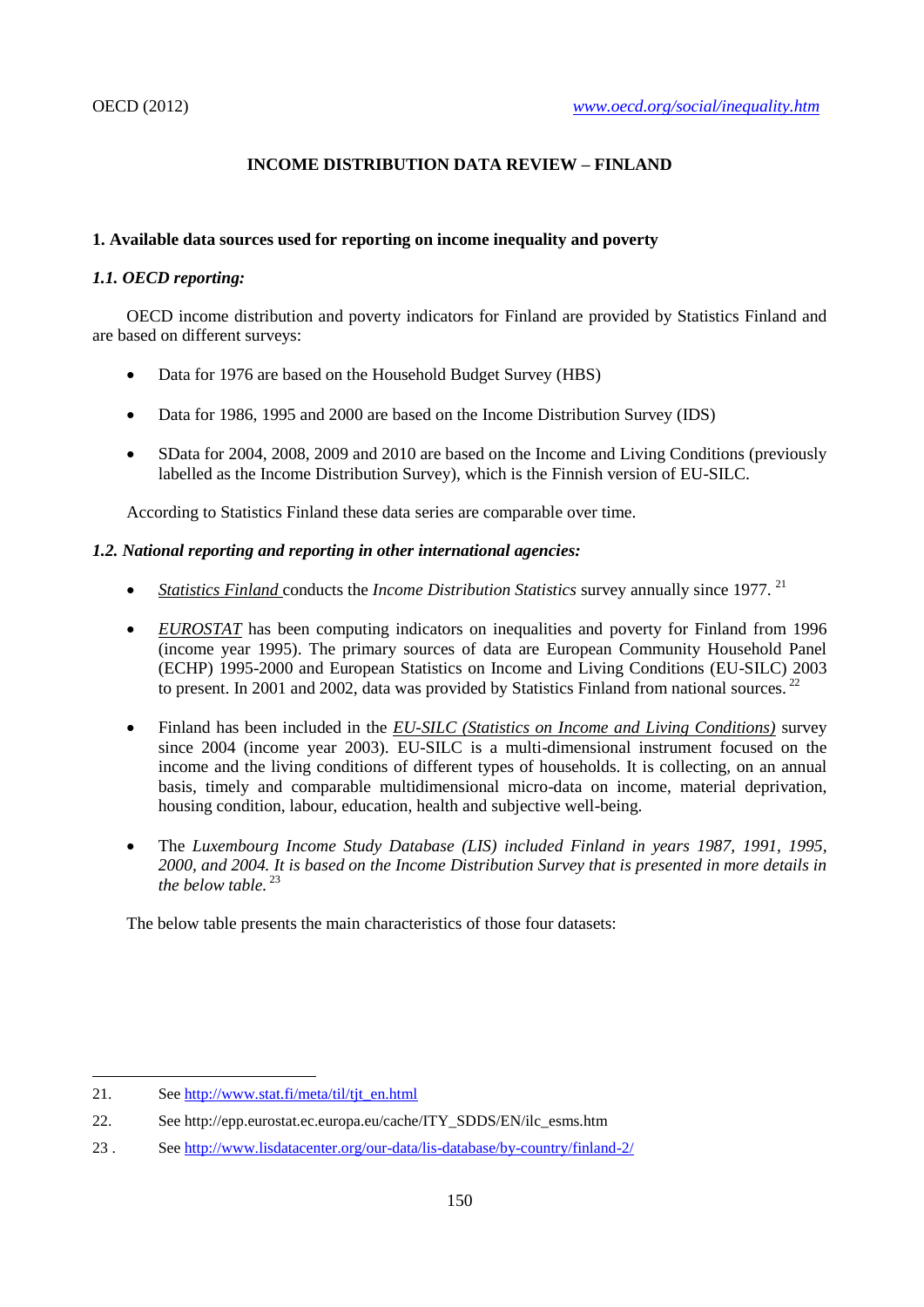|                                   | <b>OECD reference series</b>                                     | <b>Statistics Finland</b>               | LIS database                                       | Eurostat                                            |  |  |
|-----------------------------------|------------------------------------------------------------------|-----------------------------------------|----------------------------------------------------|-----------------------------------------------------|--|--|
|                                   | income distribution                                              |                                         |                                                    |                                                     |  |  |
|                                   | database                                                         |                                         |                                                    |                                                     |  |  |
|                                   | <b>HBS 1976</b>                                                  | <b>Income Distribution</b>              | <b>Income Distribution</b>                         | ECHP: 1995-2000                                     |  |  |
| Name                              | IDS 1986 1995 200                                                | Statistics: Income                      | Survey(Tulonjakotilasto)                           | IDS: 2000-2001                                      |  |  |
|                                   | IEU-SILC 2004, 2008                                              | <b>Distribution Survey</b>              |                                                    | EU-SILC: 2002-present                               |  |  |
|                                   | and 2009.                                                        |                                         |                                                    |                                                     |  |  |
| Name of the<br>responsible agency | <b>HBS: Statistics Finland</b><br><b>IDS: Statistics Finland</b> | <b>Statistics Finland</b>               | <b>Statistics Finland</b>                          | <b>EUROSTAT</b>                                     |  |  |
|                                   | <b>EU-SILC: Eurostat</b>                                         |                                         |                                                    |                                                     |  |  |
| Year (survey and                  | 1976, 1986, 1995,                                                | 1966-2010                               | 1987, 1991, 1995, 2000,                            | 1996-2011 surveys                                   |  |  |
| income/wage)                      | 2000, 2004, 2008,                                                |                                         | 2004                                               | representing income for                             |  |  |
|                                   | 2009                                                             |                                         |                                                    | years 1995-2010.                                    |  |  |
| Period over which                 | Annual years                                                     | Annual year                             | Annual year                                        | Annual year N-1                                     |  |  |
| income is assessed                |                                                                  |                                         |                                                    |                                                     |  |  |
| Covered population                | Permanent household                                              | Permanent household                     | Permanent household in                             | Permanent household                                 |  |  |
|                                   | in Finland (overseas                                             | in Finland (overseas                    | Finland (overseas                                  | in Finland (overseas                                |  |  |
|                                   | dwellers, those without                                          | dwellers, those without                 | dwellers, those without                            | dwellers, those without                             |  |  |
|                                   | address, institutional<br>population is                          | address, institutional<br>population is | address, institutional<br>population is excluded). | address, institutional<br>population is excluded).  |  |  |
|                                   | excluded). Same                                                  | excluded). Same                         | Same households are                                | Same households are                                 |  |  |
|                                   | households are                                                   | households are                          | included in 2~4                                    | included in 2~4                                     |  |  |
|                                   | included in 2~4                                                  | included in 2~4                         | consecutive years.                                 | consecutive years.                                  |  |  |
|                                   | consecutive years.                                               | consecutive years.                      |                                                    |                                                     |  |  |
| Sample size                       | 13524 households                                                 | About 10.000                            | 2004: 11 229 households                            | 13524 households                                    |  |  |
|                                   |                                                                  | households                              | containing 29112<br>individuals                    |                                                     |  |  |
|                                   |                                                                  |                                         |                                                    |                                                     |  |  |
| Sample procedure                  | cross-sectional                                                  | sample survey and                       | Two-phase stratified PPS                           | Two-phase stratified                                |  |  |
|                                   |                                                                  | interviews.                             | design/Administrative                              | sampling based on a                                 |  |  |
|                                   |                                                                  |                                         | registers complied with<br>interviews.             | nationally<br>representative                        |  |  |
|                                   |                                                                  |                                         |                                                    | probability sample of                               |  |  |
|                                   |                                                                  |                                         |                                                    | the population residing                             |  |  |
|                                   |                                                                  |                                         |                                                    | in private                                          |  |  |
|                                   |                                                                  |                                         |                                                    | households.Sampling                                 |  |  |
|                                   |                                                                  |                                         |                                                    | unit is a person. In the<br>first phase persons are |  |  |
|                                   |                                                                  |                                         |                                                    | selected (target                                    |  |  |
|                                   |                                                                  |                                         |                                                    | persons), in the second                             |  |  |
|                                   |                                                                  |                                         |                                                    | phase the target                                    |  |  |
|                                   |                                                                  |                                         |                                                    | persons together with                               |  |  |
|                                   |                                                                  |                                         |                                                    | their household-                                    |  |  |
|                                   |                                                                  |                                         |                                                    | dwelling units are<br>selected.                     |  |  |
| Response rate                     | <b>EU-SILC: 92%</b>                                              |                                         | 85.20%                                             | 92%                                                 |  |  |
| Imputation of missing             | No missing values,                                               |                                         | Yes                                                | Yes                                                 |  |  |
| values                            | negative values                                                  |                                         |                                                    |                                                     |  |  |
|                                   | treated as suggested<br>in the terms of                          |                                         |                                                    |                                                     |  |  |
|                                   | references                                                       |                                         |                                                    |                                                     |  |  |
| Unit for data                     | household                                                        | household                               | household                                          | Household                                           |  |  |
| collection                        |                                                                  |                                         |                                                    |                                                     |  |  |

# **Table 9. Characteristics of datasets used for income reporting, Finland**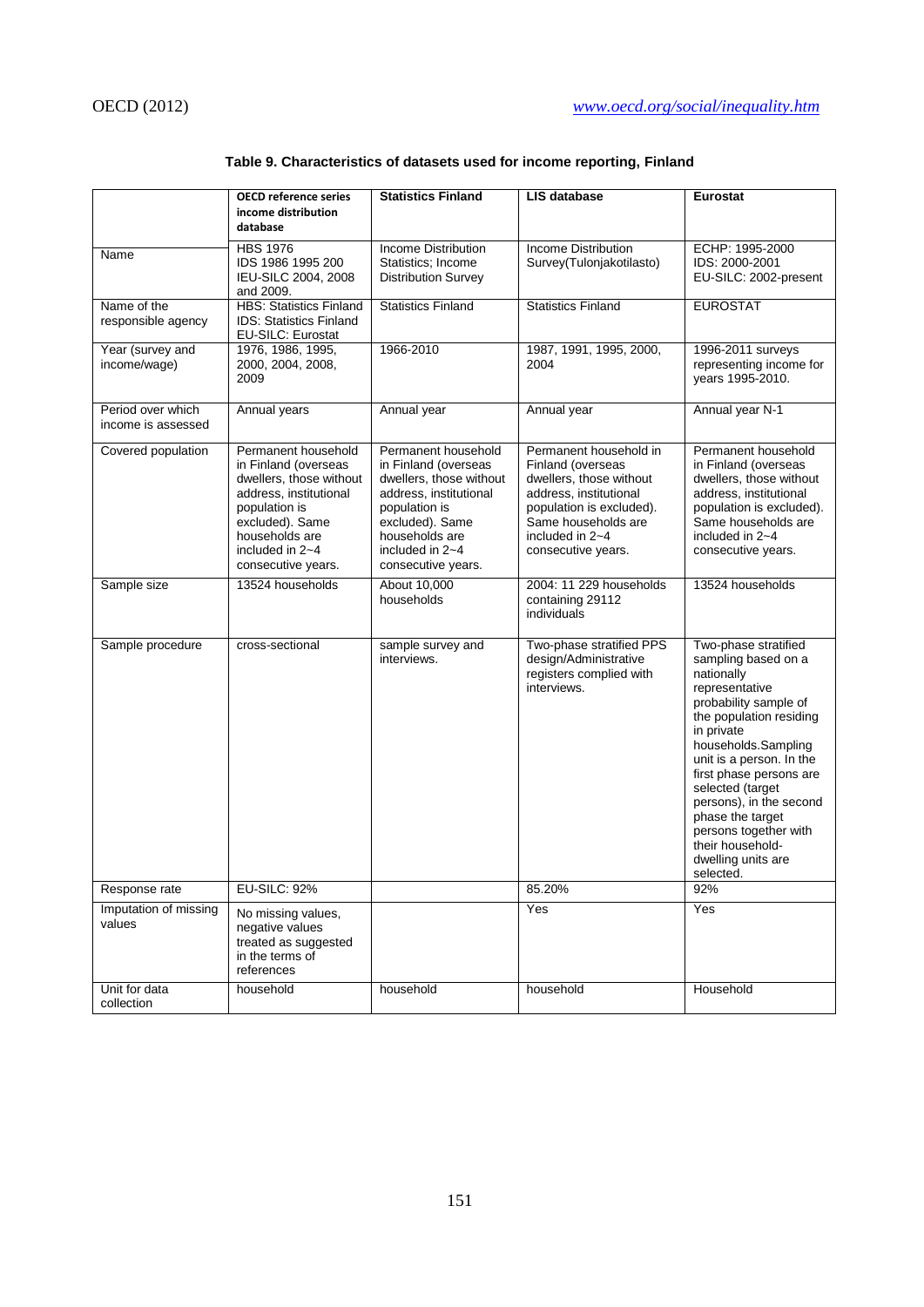## **2. Comparison of main results derived from sources used for OECD indicators with alternative sources**

### *2.1 Income*

#### *2.1.1 Time series of Gini coefficients and other inequality indicators*

The below figure shows the evolution of Gini coefficients for Finland from 1985 to 2010, as reported by the OECD, LIS, Statistics Finland and the EU-SILC.



#### **Figure 15.1 Trends in Gini coefficient (disposable income)**

According to the OECD series, income inequality in Finland rose over the last two decades, from 0.209 in 1987 to 0.259 in 2009. However, the level is still largely below the OECD average of 0.314, according to the OECD database.

The trend of the OECD series is similar to the other series, while it shows slightly lower levels of income inequality overall. Indeed, Statistics Finland shows higher levels of income inequality throughout the year 2000s, reaching 0.266 points in 2009. Although generally higher than the OECD series, the Eurostat series is almost identical since 2008, exhibiting 0.254 in 2009. Finally, the LIS series shows levels and trends similar to the OECD series, although slightly higher for the year 2000.

Also, when comparing the income quintile share ratio (S80/S20) from the OECD series with the series from the Eurostat and Statistics Finland, the trends and levels are generally quite similar and also show an increase since the 1990s, reaching 3.7 in 2009 for the OECD series, 3.8 points in 2010 for the Statistics Finland series, and 3.7 in 2010 for the EU-SILC series.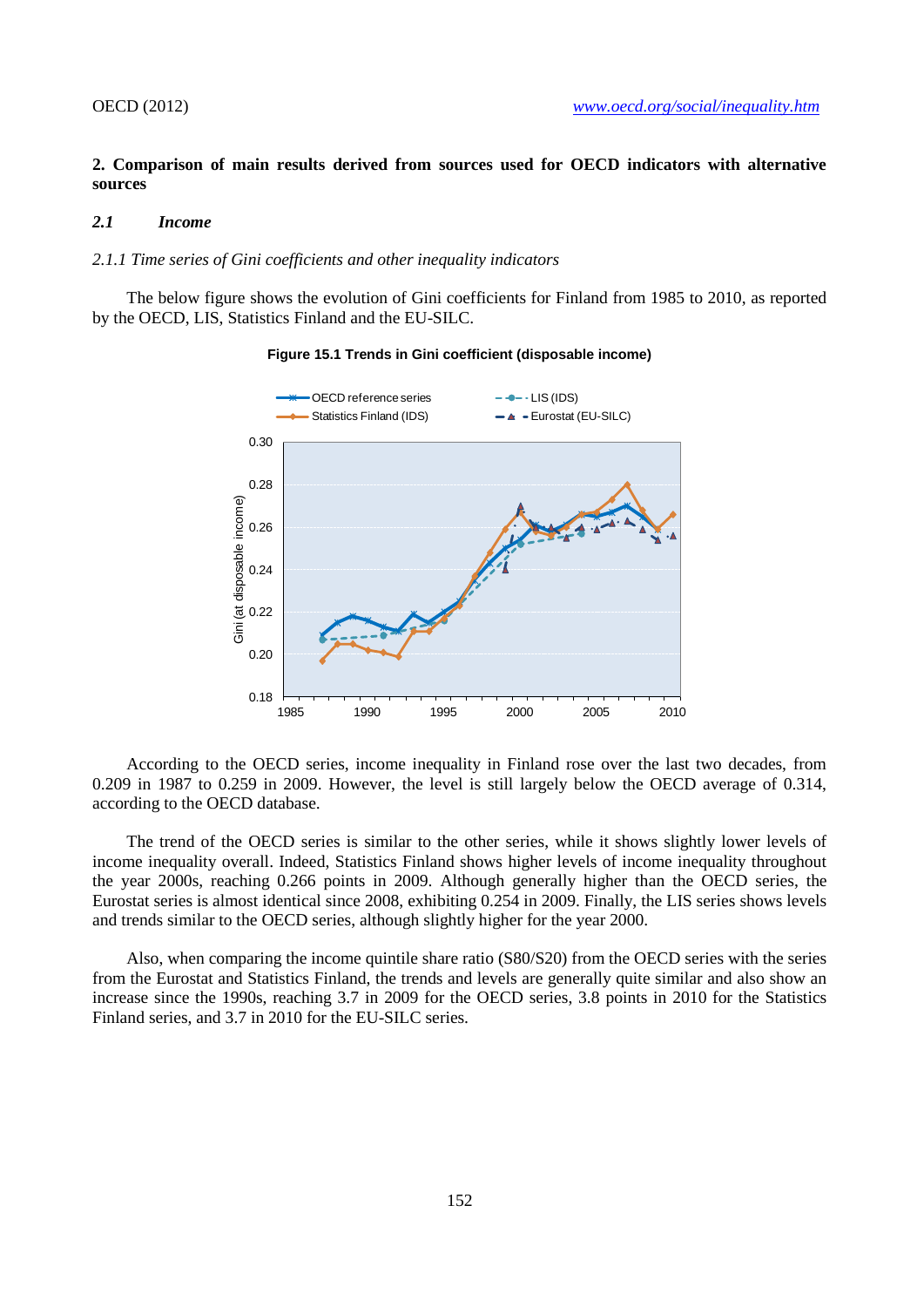

#### **Figure 1.2 S80/S20**

## *2.1.2 Time series of poverty rates*

Poverty rates for Finland all show a pretty steady increase for the period 1985 to 2010. However, there is a visible decline in the early 1990s as well as in the year 2009 for the OECD, EU-SILC and Statistics Finland series. Thus, poverty rates (at 50% median income) in Finland concern 7.3% of the total population in 2009 according to the OECD series, 6.5% in 2010 according to Statistics Finland, and 6% in 2010 according to EU-SILC.

The OECD series shows levels that are almost constantly higher than EU-SILC and Statistics Finland, yet the trends are very similar. The LIS series is similar to the OECD series for the period covered by both series.



#### **Figure 2.1 Trends in poverty rates**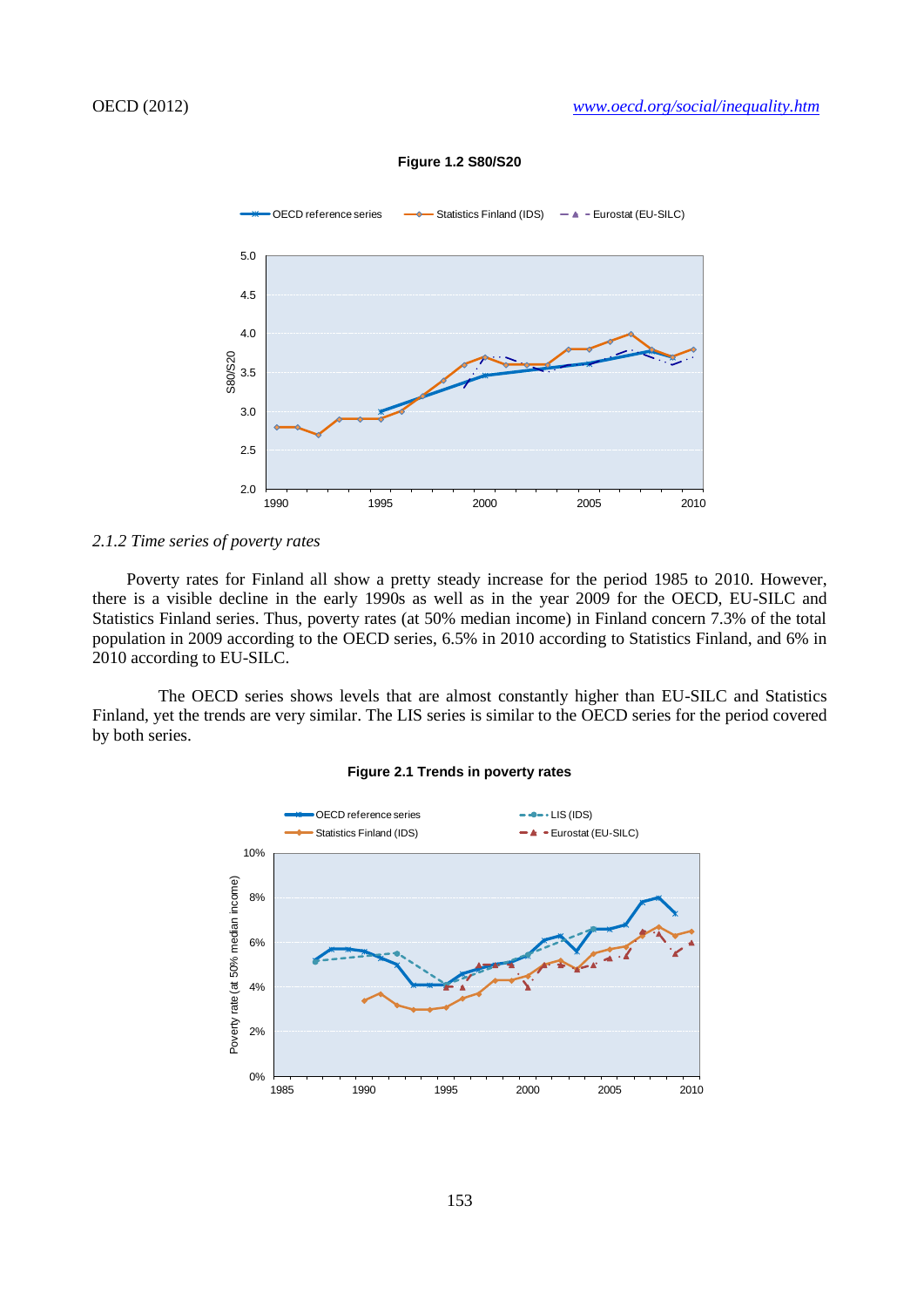As for child poverty, the trends are similar to the general poverty rates, with a substantial rise throughout the entire period, before a sizeable drop since 2008. Thus, child poverty rates (at 50% median income) in Finland are of 4.4% in 2009 according to the OECD series, 5.3% in 2010 according to Statistics Finland, and 4.1% according to EU-SILC. The Statistics Finland series thus exhibits generally higher levels than the other series.





# *2.2 Wages*

See Part II of the present Quality Review.

#### **3. Consistency of income components shares with alternative data sources**

### *3.1. Comparison of main aggregates: earnings, self-employment income, capital income, transfers and direct taxes*

Table 2 shows shares of income components for the latest available year, according to the OECD benchmark series. Unfortunately, such information could not be found for alternative data sources.

|--|

| Survev                | Year | Unit     | Wages  | Capital | Self Employment   Transfers |       | axes   | Disposable income |
|-----------------------|------|----------|--------|---------|-----------------------------|-------|--------|-------------------|
|                       |      |          |        |         |                             |       |        | (HDI)             |
| OECD reference suvery | 2008 | natcur   | 22.059 | .772    | 2.047                       | 7.334 | -8.141 | 25.038            |
|                       |      | % av HDI | 88%    | 7%      | 8%                          | 29%   | $-33%$ |                   |
|                       |      |          |        |         |                             |       |        |                   |

Figure 3 compares the trend in shares of public cash transfers in equivalised disposable income from the OECD reference series with the share of total cash social spending in net national income, reported from the OECD Social Expenditure database (OECD SOCX). OECD SOCX series include pensions, incapacity, family, unemployment, social assistance. Both series show similar trends throughout the period.